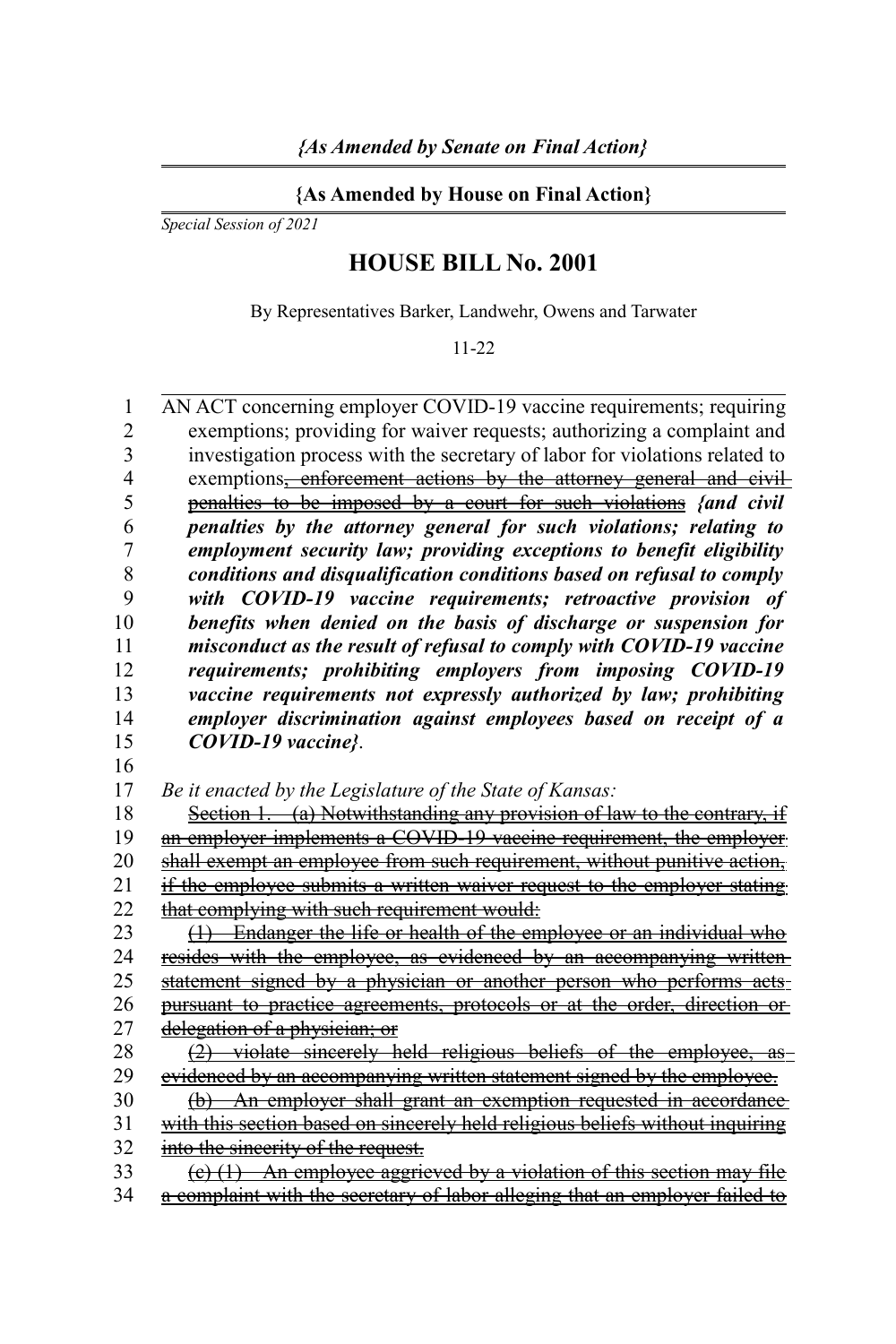HB 2001—Am. by SFA 2

| 1              | offer an exemption, improperly denied an exemption request, took punitive                        |
|----------------|--------------------------------------------------------------------------------------------------|
| $\overline{2}$ | action against the employee or committed any other violation of this-                            |
| 3              | section.                                                                                         |
| 4              | $(2)$ $(A)$ The secretary of labor shall promptly commence an                                    |
| 5              | investigation of each complaint filed pursuant to this subsection. The                           |
| 6              | secretary shall complete such investigation and issue a final order within                       |
| 7              | 100 {25} days after the filing of the complaint. At a minimum, the-                              |
| 8              | investigation shall determine whether:                                                           |
| 9              | (i) The employer imposed a COVID-19 vaccine requirement;                                         |
| 10             | (ii) the employee submitted a written waiver request in accordance                               |
| 11             | with this section: and                                                                           |
| 12             | (iii) the employer committed any violation of this section.                                      |
| 13             | (B) Upon completing the investigation, the secretary of labor shall-                             |
| 14             | issue an order containing findings and conclusions as to whether the-                            |
| 15             | employer violated this section and provide such order to the employee and                        |
| 16             | the employer. Such order is a final order for purposes of judicial review                        |
| 17             | and shall state the right of the employee or the employer to appeal as-                          |
| 18             | provided in the Kansas judicial review act.                                                      |
| 19             | (C) If the secretary of labor issues a final order finding that an-                              |
| 20             | employer violated this section, the secretary shall issue an order containing                    |
| 21             | such findings and provide such order to the employee, the employer and                           |
| 22             | the attorney general.                                                                            |
| 23             | $(3)$ (A) Except as provided in paragraph $(3)(B)$ , upon receipt of an                          |
| 24             | order from the secretary of labor pursuant to paragraph $(2)$ , the attorney                     |
| 25             | general shall secure enforcement of such order by filing an action in an                         |
| 26             | appropriate district court to impose civil penalties.                                            |
| 27             | (B) The attorney general shall not file a civil action against an-                               |
| 28             | employer if the employer reinstates the terminated employee with back-                           |
| 29             | pay to the date that the complaint was received by the secretary of labor                        |
| 30             | under this subsection.                                                                           |
| 31             | (C) In an action filed pursuant to this subsection, the court may-                               |
| 32             | impose a civil penalty not to exceed:                                                            |
| 33             | (i) \$10,000 per violation for an employer with fewer than 100-                                  |
| 34             | employees; or                                                                                    |
| 35             | (ii) \$50,000 per violation for an employer with 100 or more                                     |
| 36             | employees.                                                                                       |
| 37             | (D) In determining the amount of the civil penalty for a violation, the                          |
| 38             | court may consider the following factors:                                                        |
| 39             | Whether the employer knowingly and willfully violated this<br>$\Theta$                           |
| 40             | section;                                                                                         |
| 41             | (ii) whether the employer has shown good faith in attempting to-                                 |
| 42             | comply with this section;                                                                        |
| 43             | whether the employer has taken action to correct the violation;<br>$\overline{(\overline{iii})}$ |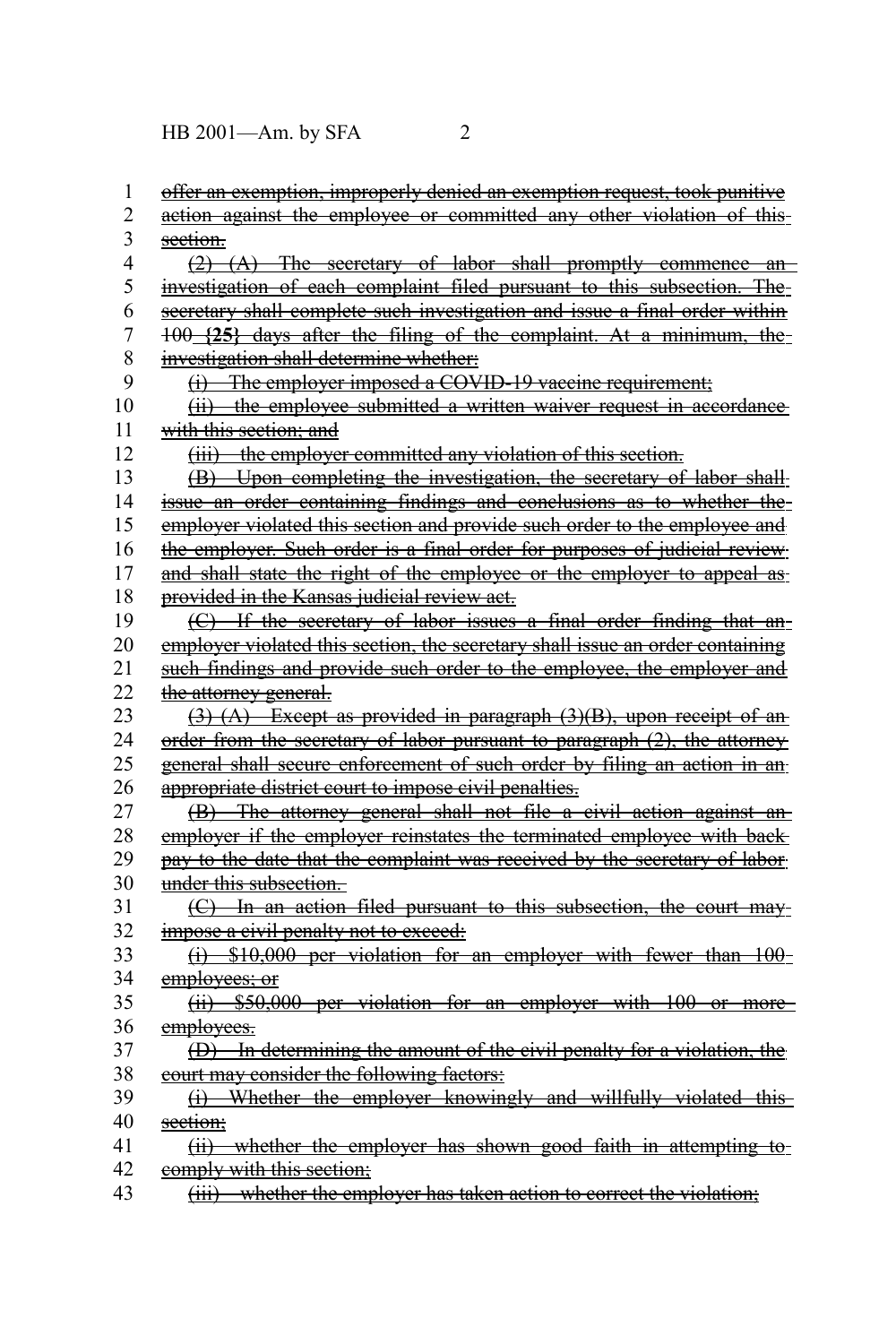HB 2001—Am. by SFA 3

| 1              | (iv) whether the employer has previously been assessed a civil-               |
|----------------|-------------------------------------------------------------------------------|
| 2              | penalty for violating this section; and                                       |
| 3              | (v) any other mitigating or aggravating factor that fairness or due-          |
| 4              | process requires.                                                             |
| 5              | (4) All civil penalties assessed and collected under this subsection          |
| 6              | shall be remitted to the state treasurer in accordance with the provisions of |
| $\overline{7}$ | K.S.A. 75-4215, and amendments thereto. Upon receipt of each such-            |
| 8              | remittance, the state treasurer shall deposit the entire amount in the state  |
| 9              | treasury to the credit of the state general fund.                             |
| 10             | (d) As used in this section:                                                  |
| 11             | (1) "COVID-19 vaccine" means an immunization, vaccination or                  |
| 12             | injection against disease caused by the novel coronavirus identified as       |
| 13             | <b>SARS-CoV-2 or disease caused by a variant of the virus;</b>                |
| 14             | (2) "COVID-19 vaccine requirement" means that an employer:                    |
| 15             | (A) Requires an employee to receive a COVID-19 vaccine;                       |
| 16             | (B) requires an employee to provide documentation certifying receipt          |
| 17             | of a COVID-19 vaccine; or                                                     |
| 18             | $(C)$ enforces a requirement described in subparagraph $(A)$ or $(B)$ that    |
| 19             | is imposed by the federal government or any other entity;                     |
| 20             | $(3)$ "employee" means:                                                       |
| 21             | $(A)$ An individual who is employed in this state for wages by an-            |
| 22             | employer;                                                                     |
| 23             | (B) an applicant for employment by an employer; or                            |
| 24             | (C) a noncompensated intern or apprentice for an employer;                    |
| 25             | (4) "employer" means any person in this state who employs one or              |
| 26             | more persons and includes the state of Kansas and all political-              |
| 27             | subdivisions of the state;                                                    |
| 28             | (5) "person" means an individual, partnership, association,                   |
| 29             | organization, corporation, legal representative, trustee, trustee in          |
| 30             | bankruptey or receiver;                                                       |
| 31             | (6) "physician" means an individual licensed by the state board of            |
| 32             | healing arts to practice medicine and surgery;                                |
| 33             | (7) "punitive action" means any of the following actions related to the       |
| 34             | employee's exemption request: Dismissal, demotion, transfer,                  |
| 35             | reassignment, suspension, reprimand, warning of possible dismissal,           |
| 36             | withholding of work or assessing any monetary penalty or unreasonable         |
| 37             | charge; and                                                                   |
| 38             | (8) "religious beliefs" includes, but is not limited to, theistic and non-    |
| 39             | theistic moral and ethical beliefs as to what is right and wrong that are     |
| 40             | sincerely held with the strength of traditional religious views.              |
| 41             | (e) This section shall expire on June 1, 2023.                                |
| 42             | {Section 1. (a) Notwithstanding any provision of law to the                   |
| 43             | contrary, if an employer implements a COVID-19 vaccine requirement,           |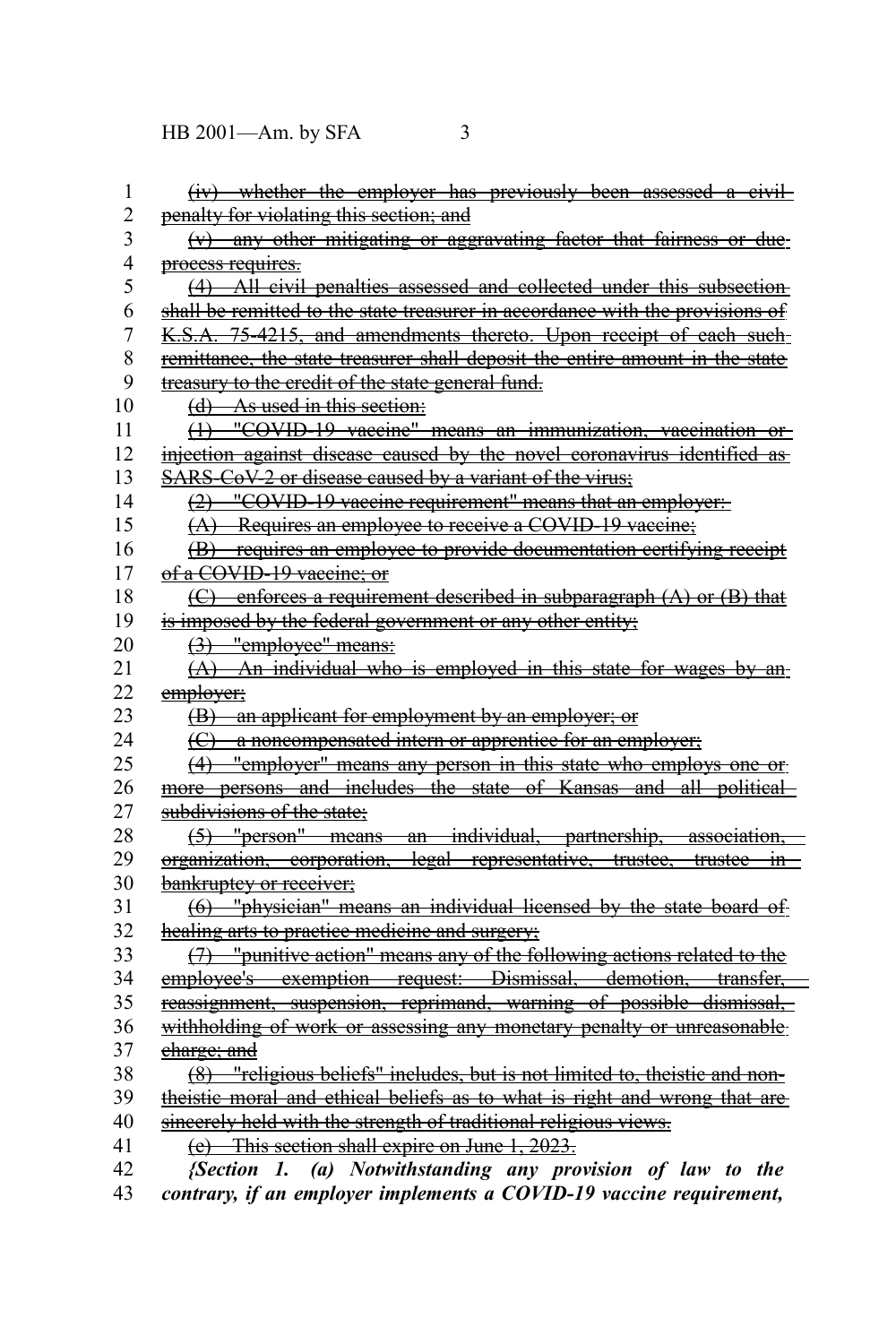*the employer shall exempt an employee from such requirement, without punitive action, if the employee submits a written waiver request to the* 1 2

*employer stating that complying with such requirement would:* 3

*(1) Endanger the life or health of the employee or an individual who resides with the employee, as evidenced by an accompanying written statement signed by a physician or another person who performs acts pursuant to practice agreements, protocols or at the order, direction or delegation of a physician; or* 4 5 6 7 8

*(2) violate sincerely held religious beliefs of the employee, as evidenced by an accompanying written statement signed by the employee.* 9 10 11

*(b) An employer shall grant an exemption requested in accordance with this section based on sincerely held religious beliefs without inquiring into the sincerity of the request.* 12 13 14

*(c) (1) An employer who fails to comply with this section and terminates an employee based on a COVID-19 vaccine requirement commits a violation of this section. Termination includes the functional equivalent of termination. The terminated employee may file a complaint with the secretary of labor alleging that an exemption has not been offered or has been improperly applied or denied, resulting in the employee's termination.* 15 16 17 18 19 20 21

*(2) (A) The secretary of labor shall conduct an investigation of each complaint filed pursuant to this subsection. At a minimum, the investigation shall determine whether:* 22 23 24

*(i) The employer imposed a COVID-19 vaccine requirement;*

*(ii) the employee submitted a written waiver request in accordance with this section; and* 26 27

*(iii) the employee was terminated as a result of the COVID-19 vaccine requirement.* 28 29

*(B) If the secretary of labor finds that an employer violated this section, the secretary shall issue an order containing such findings and provide such order to the employee, the employer and the attorney general.* 30 31 32 33

*(3) (A) Except as provided in paragraph (3)(B), upon receipt of an order from the secretary of labor pursuant to paragraph (2), the attorney general shall impose a civil penalty not to exceed:* 34 35 36

*(i) \$10,000 per violation for an employer with fewer than 100 employees; or* 37 38

*(ii) \$50,000 per violation for an employer with 100 or more employees.* 39 40

*(B) The attorney general shall not impose a civil penalty against an employer if the employer, prior to the issuance of a final order by the attorney general, reinstates a terminated employee with back pay to the* 41 42 43

25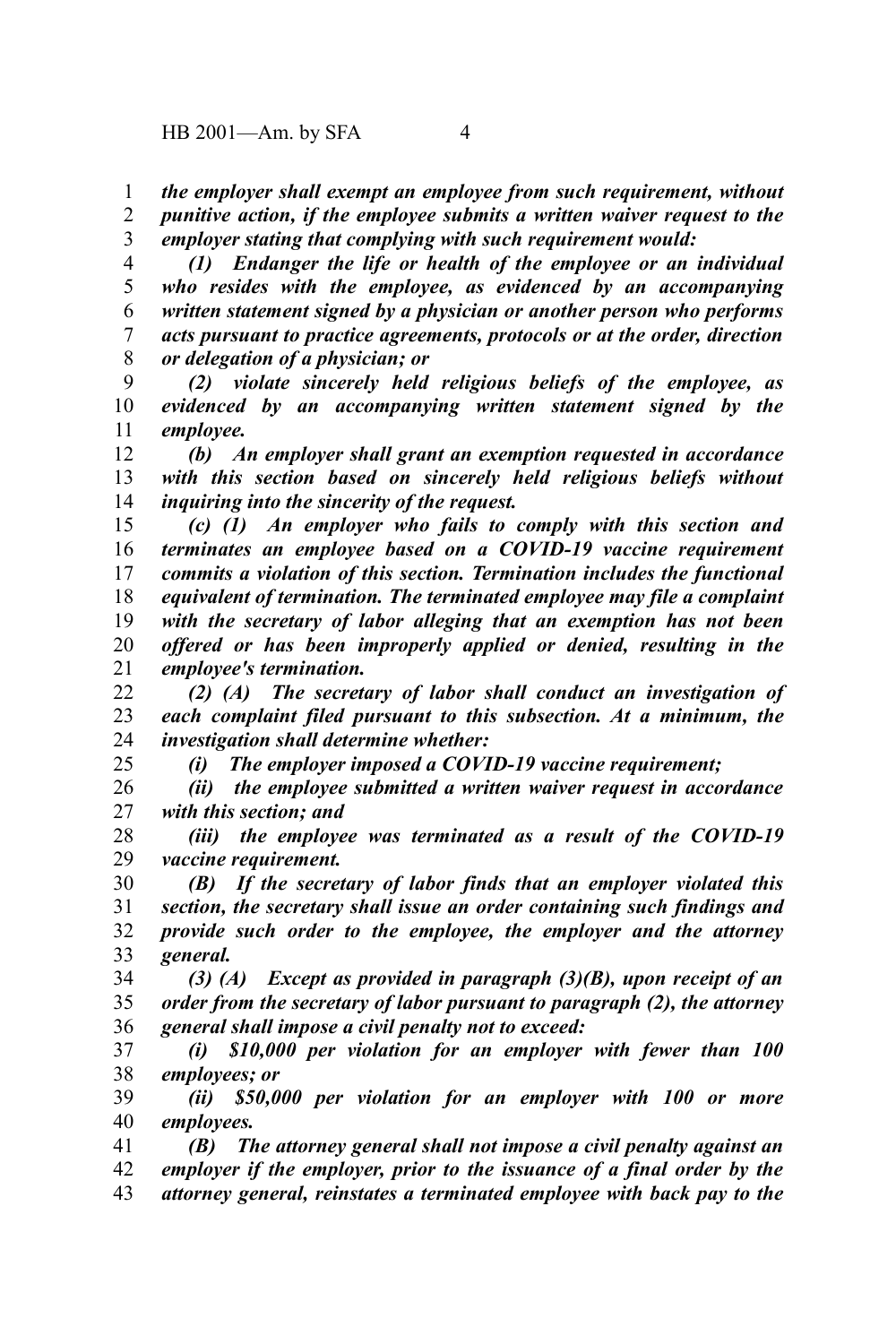9

*date that the complaint was received by the secretary of labor under this subsection.* 1 2

*(C) In determining the amount of the civil penalty for a violation, the attorney general may consider the following factors:* 3 4

*(i) Whether the employer knowingly and willfully violated this section;* 5 6

*(ii) whether the employer has shown good faith in attempting to comply with this section;* 7 8

*(iii) whether the employer has taken action to correct the violation;*

*(iv) whether the employer has previously been assessed a civil penalty for violating this section; and* 10 11

*(v) any other mitigating or aggravating factor that fairness or due process requires.* 12 13

*(D) A civil penalty shall not be imposed pursuant to this subsection except upon the written order of the attorney general to the employer that violated this section. Such order is a final order for purposes of judicial review and shall state the violation, the penalty to be imposed, the factors considered in determining such penalty and the right of such employer to appeal as provided in the Kansas judicial review act.* 14 15 16 17 18 19

*(4) All civil penalties assessed and collected under this subsection shall be remitted to the state treasurer in accordance with the provisions of K.S.A. 75-4215, and amendments thereto. Upon receipt of each such remittance, the state treasurer shall deposit the entire amount in the state treasury to the credit of the state general fund.* 20 21 22 23 24

*(d) (1) An individual aggrieved by a violation of this section who is otherwise eligible for benefits under the employment security law shall not become ineligible for benefits pursuant to K.S.A. 44-705, and amendments thereto, or be disqualified from receiving benefits pursuant to K.S.A. 44-706, and amendments thereto, on the grounds that the individual:* 25 26 27 28 29 30

*(A) Was discharged or suspended for misconduct if the employer's conduct in discharging or suspending such individual was a violation of this section; or* 31 32 33

*(B) has declined to accept work that requires compliance with a COVID-19 vaccine requirement if the individual has requested an exemption from the prospective employer in accordance with this section and such request was denied. In such case, such work for such individual shall be deemed not to constitute suitable work for purposes of the employment security law.* 34 35 36 37 38 39

*(2) (A) Notwithstanding the time limitations of K.S.A. 44-709, and amendments thereto, or the provisions of K.S.A. 44-706, and amendments thereto, or any other provision of the employment security law to the contrary, a claimant upon request shall be retroactively paid* 40 41 42 43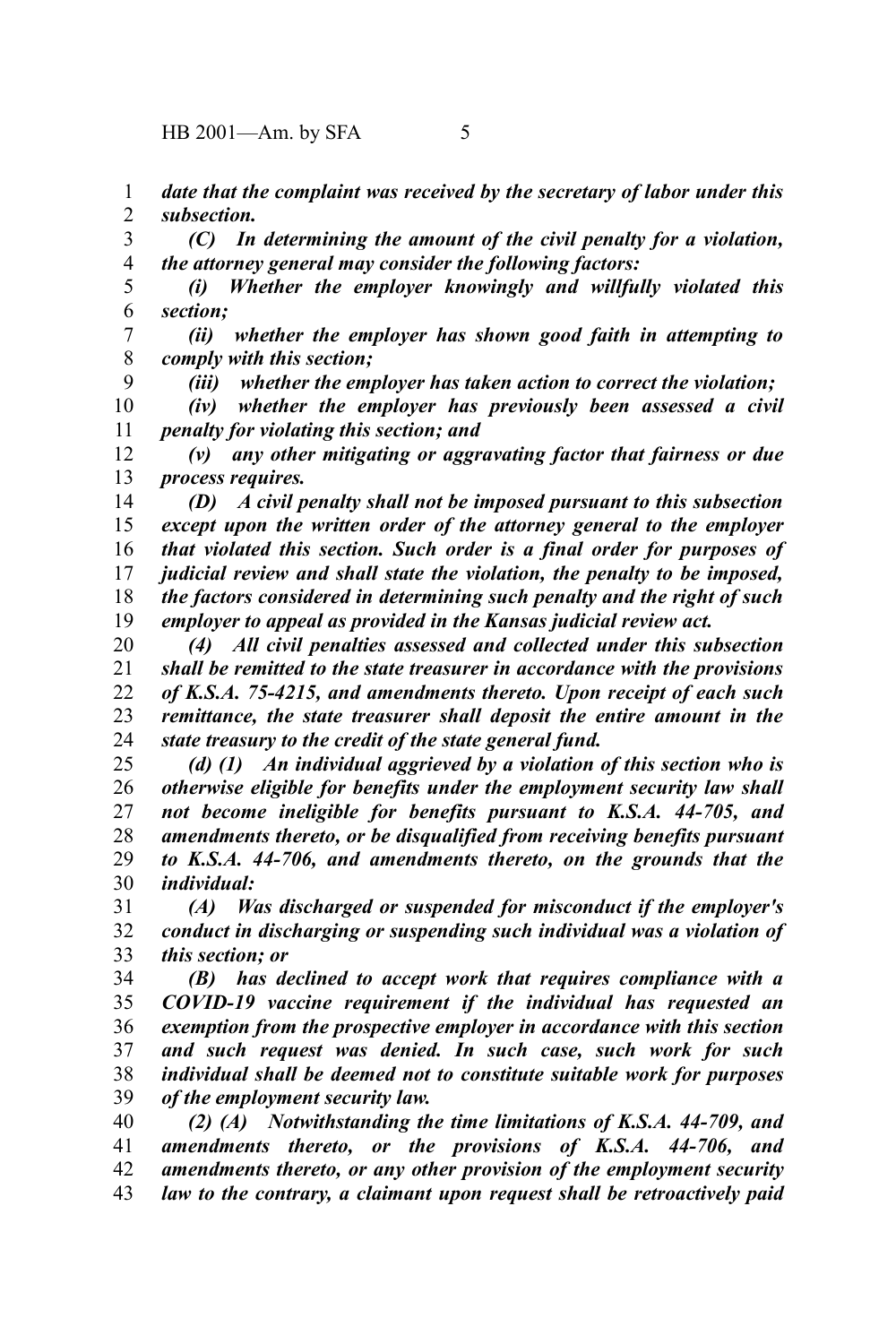*benefits for any week that the claimant would otherwise have been eligible for such benefits, if such claimant was disqualified from receiving such benefits during the period of September 9, 2021, through the effective date of this act on the grounds that the claimant was discharged or suspended for misconduct as the result of the claimant's refusal to comply with a COVID-19 vaccine requirement after the individual requested an exemption or accommodation from such requirement provided by state or federal law and such request was denied.* 1 2 3 4 5 6 7 8 9

*(B) The secretary of labor shall independently review any claims denied during the period of September 9, 2021, through the effective date of this act to determine if the claimant was disqualified from receiving benefits on the grounds that the claimant was discharged or suspended for misconduct as the result of the claimant's refusal to comply with a COVID-19 vaccine requirement after the individual requested an exemption or accommodation from such requirement provided by state or federal law and such request was denied. If the claimant has not requested retroactive payment of such benefits as provided by subparagraph (A), the secretary shall retroactively pay benefits to such claimant for any week that the claimant would otherwise have been eligible for such benefits.* 10 11 12 13 14 15 16 17 18 19 20 21

*(C) The claimant or the employer may appeal an award or denial of benefits made pursuant to this subsection as provided in K.S.A. 44-709, and amendments thereto.* 22 23 24

*(D) The secretary of labor shall develop and implement procedures to enable claimants to retroactively substantiate and file claims under this paragraph.* 25 26 27

*(3) As used in this subsection, terms mean the same as in the employment security law.* 28 29

*(e) No employer shall impose a COVID-19 vaccine requirement unless such requirement is expressly authorized by an act of the legislature.*  30 31 32

*(f) No employer shall discriminate against any employee on the basis of whether such employee has received a COVID-19 vaccine.* 33 34

35

*(g) As used in this section:*

- *(1) "COVID-19 vaccine" means an immunization, vaccination or injection against disease caused by the novel coronavirus identified as SARS-CoV-2 or disease caused by a variant of the virus;* 36 37 38
- 39

*(2) "COVID-19 vaccine requirement" means that an employer:*

*(A) Requires an employee to receive a COVID-19 vaccine;* 40

*(B) requires an employee to provide documentation certifying receipt of a COVID-19 vaccine; or* 41 42

*(C) enforces a requirement described in subparagraph (A) or (B)* 43